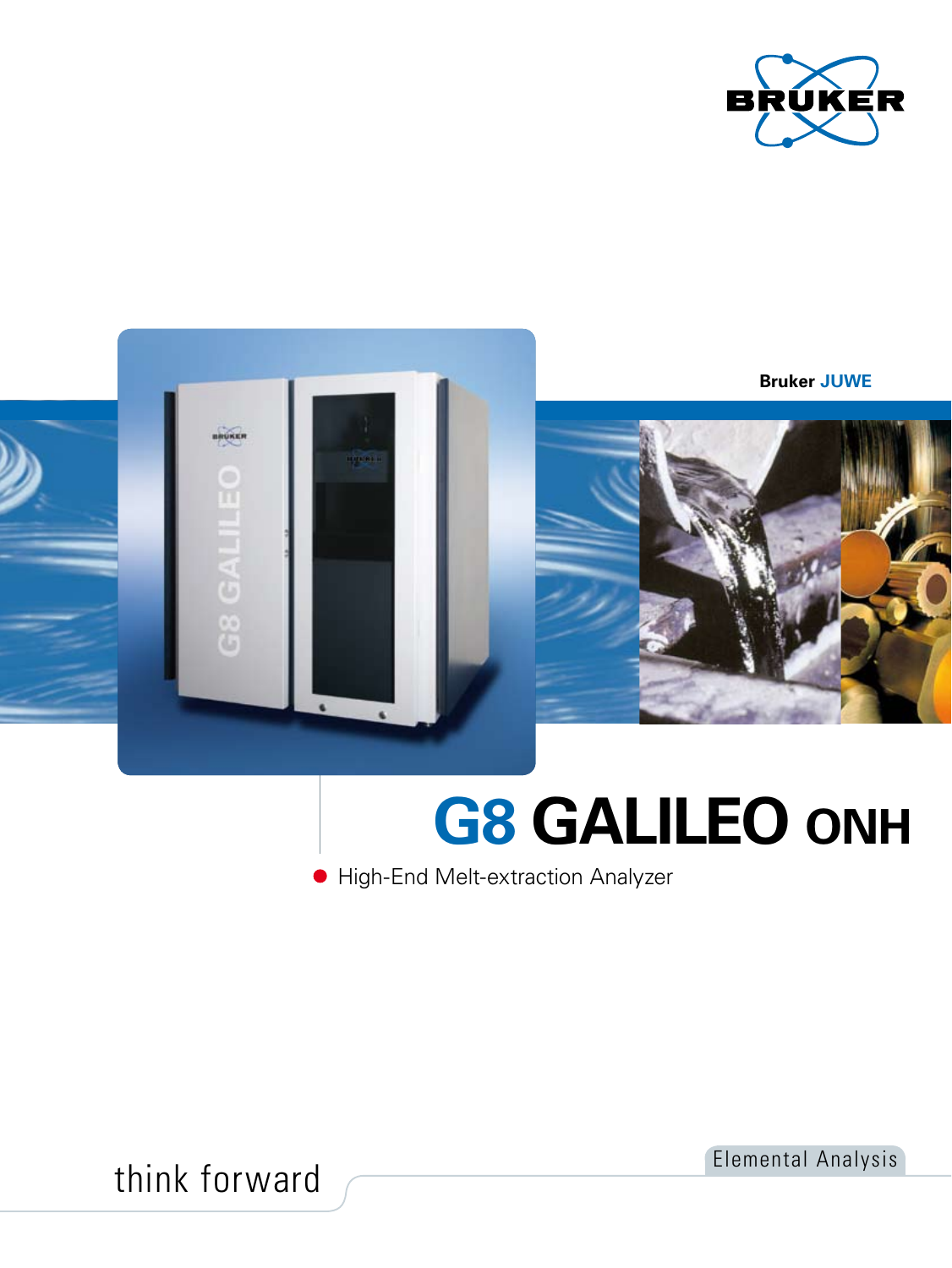## **Determination of O, N and H**

#### **The market demands**

Metals, minerals, and inorganic compounds markets demand high-quality products. But all solid materials are influenced in their reactivity and mechanical properties by certain specific chemical elements, either positively or negatively. Therefore there is a need for continuous and rapid monitoring of specific elements, from raw material to finished products. User specifications, standards and product liability all demand the highest level of product monitoring. This extends even down to ppm levels, e.g. in

- Metal production and processing
- **Automotive industry**
- **Chemical and pharmaceutical industry**
- Coal processing and oil refinement
- **Semiconductor**

**and many other industries.** Besides production control, research and development of new materials is of particular significance.

Bruker JUWE analyzers throughout the world optimize control and assurance of precision manufacturing through highly accurate measurement, short analysis time, highly reliable operation and user friendliness. The analyzer with integral processor and external PC for control and evaluation, as well as the peripheral equipment (balance, printer, extension modules), can be set up individually.

**Steel plants and other demanding metal industries require high-perfomance ONH-analysis** 



#### **Important features**

- **Fast and accurate analysis, automatic operation**
- **Precise gas calibration**
- **IR detector for CO, thermal conductivity cell** for Nitrogen and Hydrogen with high resolution and reproducibility
- Melt extraction and hot extraction with one analyzer
- Adjustable analysis time for hot extraction
- Free selectable temperature up to 2500 °C
- Optical temperature measurement and control
- Automatic zero adjustment of all detectors/ Automatic Level Control (ALC)
- **Automatic optimum range selection for data** evaluation
- Automatic furnace cleaning and crucible removal (option)
- **Operation and analysis via PC**
- Storage of sample information
- Data storage for follow-up assessment of all analyses
- **Transfer via FTP or local network connection**
- Simple changeover for ON to H analysis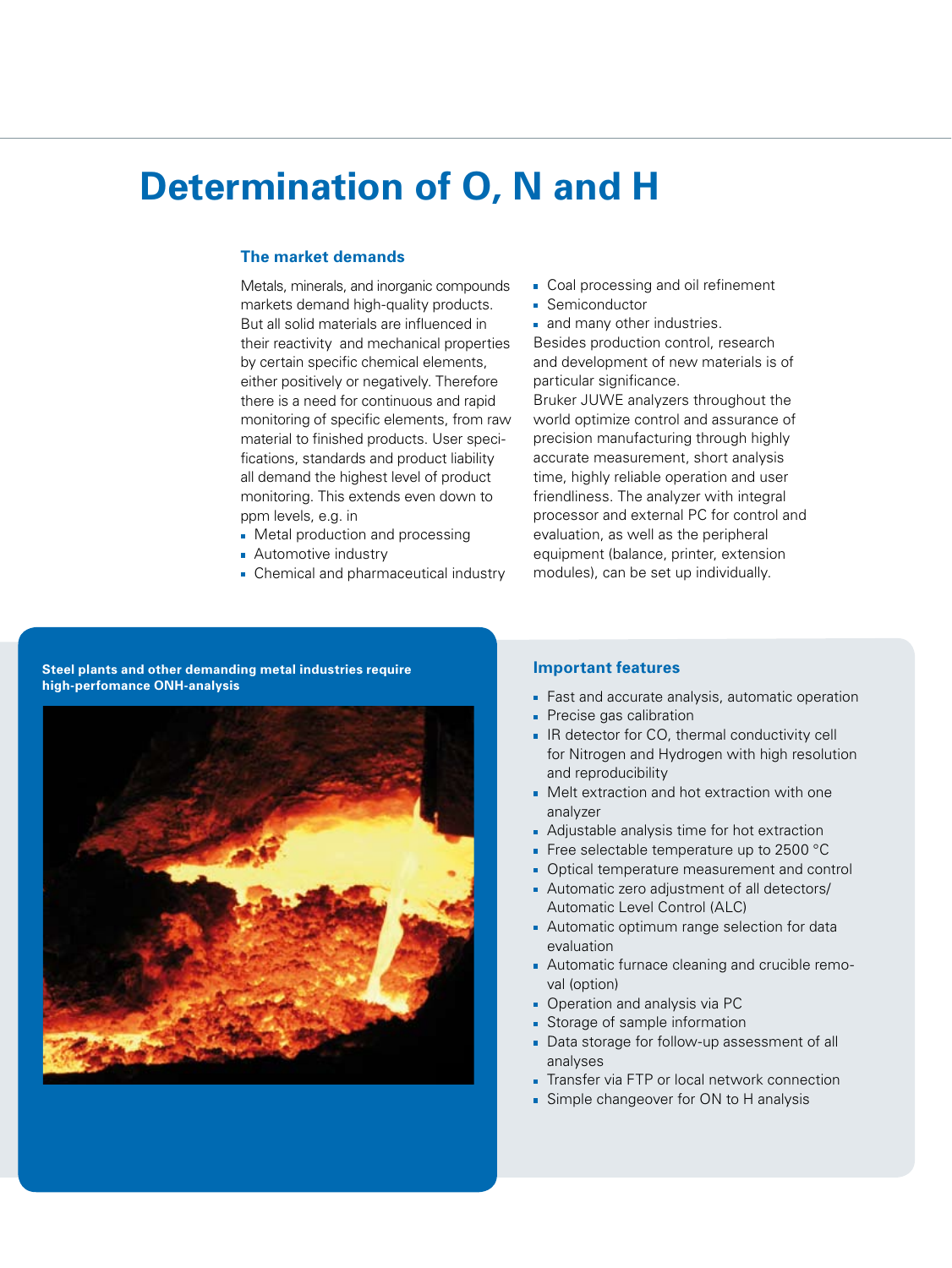### Analysis Software

The analysis software of the G8 GALILEO ONH is structured clearly and simply. All tasks to be performed by software are clearly divided into four different screens.

In order to have the most important information available in one view, we separate all necessary information into four major screens. Three of those four screens: Analysis screen, Program Settings and Statistics screen are shown at the right side of this page. Changing views or entering information can be done by mouse or keyboard. Shortcuts support the mouse-less use of the software.

The software supports various brands of balances. Sample weight can be entered manually or transferred directly from the balance to the ONH analyzer via serial interface. An autoloader for either 20 or 40 samples is available for automated operation (option).

| <b>Checked Area</b><br>tion Callgardin 1<br>$-71111111$<br>18.52<br><b><i><u>Installation</u></i></b><br><b>Transport</b><br>$14-24$<br><b>STATE</b><br><b>CALL DEPARTMENT CONTROL</b><br><b>Company</b><br><b>Book for Distribution</b><br><b>Rosenhammed 8</b><br><b>Sunday FB</b><br><b>Weddington Ad Trip</b><br>Indicatorables is increaling<br><b>Deports Darwegum PE</b><br><b>Chemical C</b> | <b>LATER</b><br><b>Tangel Comment</b><br><b>THE SHORN CARD</b><br><b>Collective Law</b><br><b>Silvered Way</b><br><b>The All Card</b>                                                                |
|------------------------------------------------------------------------------------------------------------------------------------------------------------------------------------------------------------------------------------------------------------------------------------------------------------------------------------------------------------------------------------------------------|------------------------------------------------------------------------------------------------------------------------------------------------------------------------------------------------------|
| Made - Linker and - Lincoln<br>Target commercial Changes (Fight)<br><b>Lames</b><br>the<br><b>Andrew Ave.</b><br>421116 010365 a<br>In Wigges or A M Wilson or 11.<br>XBD<br><b>JAW</b><br><b>SOLARISE ages</b><br><b><i>LOCATION parts</i></b><br>AB .<br>10.00<br>Sample<br>101.01<br>ppm. Oxygen (high)                                                                                           | <b>Deeper Target control</b><br><b>Library Aves</b><br><b>Imaged</b><br><b>BET GOODS game</b><br><b>MIT JAHRS same</b><br><b>HALL</b><br><b>Waginkuku</b><br><b>Angeler creatio</b><br><b>WINDOW</b> |
| 557.09 ppm Nitrogen (low)                                                                                                                                                                                                                                                                                                                                                                            | ill is in<br>駐<br>₩<br>注空<br>w.                                                                                                                                                                      |
| ţ                                                                                                                                                                                                                                                                                                                                                                                                    | tereger<br>Apply<br>la ana<br><b>Sanda curbs</b><br>0 181apm U.S. N 157apm U.T.<br>٠<br>European<br><b>Hallbrahan</b><br>Traced content<br>391.8<br>Baggai<br>884                                    |

You can perform all analyses and signal performance tasks on the Analysis screen. Current signal data will be presented graphically. The results of the last five analyses are shown simultaneously. Even at later times you can call up any information in the result manager on this screen.

#### **Program settings**

| <b>Kanad</b><br><b>Unital Admin</b>  | <b>Express A</b>                                           | <b>Fight Street</b>                                                           |
|--------------------------------------|------------------------------------------------------------|-------------------------------------------------------------------------------|
| <b>Bridge of the 1</b>               |                                                            | <b>Sunday Ave</b>                                                             |
| [7] Transle Entraporte an instant    | C. San Parameters consti-                                  | Calledon per vektore<br>an an an an an                                        |
| 18 Sunski Europe metal               | 17 Sun Cornel cartell                                      | ÷                                                                             |
| 17 Sweet Flow care 4                 | I' had been used.                                          | <b>Paradicione</b><br>Pressure                                                |
|                                      |                                                            | <b>FIT</b><br><b>San Paulus</b><br>-                                          |
|                                      |                                                            | <b>COLOR</b><br><b>COLOR</b><br>Makera 11<br><b>Video &amp;</b>               |
| Forty will love reprinted            | <b>Contample asservations at</b><br>$\infty$<br>           | <b>COLOR</b><br><b>Statute 2</b><br>Visitaire 21                              |
|                                      | green part prove<br>benedic                                | <b>COMPANY</b><br>,,,,,<br><b>Maked III</b><br>Volume 31                      |
| <b>Business of charters and con-</b> | <b>Sanded</b>                                              | <b>PACT</b><br><b>RESIDENT</b><br><b>School R</b><br><b>Transport</b> &       |
| <b>Scales Ford</b>                   | m<br><b>Increas</b><br>$\overline{a}$<br><b>COLLECTIVE</b> | <b>Corporation</b><br><b>STATISTIC</b><br>masse in<br><b>Industrial Title</b> |
| <b>Industrial Control</b>            | <b>Seconds</b><br><b>STILLER</b>                           |                                                                               |
| <b>Russian instrumental</b>          | <b>Security</b>                                            | <b><i><u>Ispandung West</u></i></b>                                           |
| W. Conthiesium down.                 | <b><i><u>Sprandt</u></i></b>                               | Europeender Antalysis agent<br><b>INC</b><br><b>ALC A</b>                     |
|                                      |                                                            | <b>Security</b><br><b>Reaches of USA Fo componenties</b>                      |
| <b>Super</b><br>IP Page today maps:  | <b>Tenness</b>                                             |                                                                               |
|                                      |                                                            | The property<br><b>W Docent And</b><br><b>Tilbeat Park</b>                    |
| <b>William</b>                       | great pay present<br><b>Security</b>                       | Of Allman Box<br><b>Recognizing Edit</b>                                      |
| IT Page drawings                     | <b>Service</b>                                             | IT Hubsaledous<br>T. Hudmani mand                                             |
| IT Page dre lead bakes               | <b>SAGARE</b>                                              | Carlos Cit-                                                                   |
| <b>Face</b>                          |                                                            | <b><i><u>Ragdense lost</u></i></b>                                            |
| <b>Salesman of Street and</b>        | of assis-<br><b>CHILL</b>                                  | Temperatures<br># 28<br><b>From</b>                                           |
| IT tisnes she                        | <b>Silveries</b>                                           | poses<br>m<br><b>PORT</b><br><b>EDIC</b><br><b>Phone</b>                      |
| <b>T Gamora</b>                      | <b>M. Since a statement</b>                                | m<br>m<br>poor:<br><b>DV</b><br><b>SHOULD</b>                                 |

Program settings allows you to select all necessary conditions, such as parameters for temperature and time for one specific application; these can then be stored as set configuration under a free selectable name. It is easy to call up different configurations for each application.

| <b><i>STANDARD</i></b><br><b>The lines Carlisonian 1</b><br>WELL FOR A TO A PLACE                                                                                                                                                                                                                           |                                                                                                                                             |                                                                                                                                                                | $-325.80$                                                                                                                                                                     |
|-------------------------------------------------------------------------------------------------------------------------------------------------------------------------------------------------------------------------------------------------------------------------------------------------------------|---------------------------------------------------------------------------------------------------------------------------------------------|----------------------------------------------------------------------------------------------------------------------------------------------------------------|-------------------------------------------------------------------------------------------------------------------------------------------------------------------------------|
| IF Hangke sader                                                                                                                                                                                                                                                                                             | <b>U Comment</b>                                                                                                                            | <b>Blues</b>                                                                                                                                                   | <b><i><u>Slipwing</u></i></b>                                                                                                                                                 |
| $10 + 9$<br><b>Congress Band</b><br>IT Christmas Belgins                                                                                                                                                                                                                                                    | 33 191april 42 K.W Milgam 12 11<br>÷<br><b><i><u><u>Increases</u></u></i></b> Block                                                         | 47 Death away Treat June<br><b>Hydrogen Bird</b><br><b>T. Hydrogen Bright</b>                                                                                  |                                                                                                                                                                               |
| <b>IRGS</b><br><b>ELECT</b><br><b>Stage</b><br><b>September</b><br>18.74.000<br>11-15-11<br>والمكاما<br>4 MOTOR-A<br>6 facilities<br><b>Sales Ave</b><br>16.14.2000<br><b>BRAND</b><br>(6.16.2006)<br><b>Interdeed</b><br>63-14-23<br>6.062200-4<br>16.16.2008<br><b>Lake Star</b><br>\$9.21.00<br>A MARINE | <b>Law and</b><br><b>SAMPLES</b><br>210400 12.5 Million 12.15<br>m<br>1105 por al- 4, 6 207mm al- 10<br>I consider all it is deviated as 14 | <b>All about \$500</b><br><b>TubupA contract:</b><br>11<br><b>ATE DIRECTOR</b><br><b>LES JANEURES</b><br>4H<br>105.090 users<br>\$8.00<br><b>104 0200 upon</b> | <b>Impo</b><br><b>SHOW: PUPS</b><br>pair, Titolin pain.<br>12844<br><b>Limit</b><br><b>John Autom Johns</b><br>iles<br>101 mill cars<br>Lister<br><b><i>LOS MAILE LAW</i></b> |
| <b>Mundair of points</b>                                                                                                                                                                                                                                                                                    | E                                                                                                                                           |                                                                                                                                                                | Print sylection and/                                                                                                                                                          |
| Average:<br><b>Situalized deviation</b><br><b>Variation</b>                                                                                                                                                                                                                                                 | <b>BEL GAL</b><br><b>SILEARIE</b><br><b>BERTHE</b>                                                                                          |                                                                                                                                                                |                                                                                                                                                                               |
| Variation conflictori<br><b>Mirumeum</b>                                                                                                                                                                                                                                                                    | <b>BY THEFT</b><br><b>Bear Short</b>                                                                                                        |                                                                                                                                                                |                                                                                                                                                                               |
| <b>Highlingh</b>                                                                                                                                                                                                                                                                                            | <b>Hit active</b>                                                                                                                           |                                                                                                                                                                |                                                                                                                                                                               |

The Statistics screen shows the evaluation of all analyses: Values for average, standard deviation, variance, variance coefficient, minimum and maximum values will automatically be displayed on the screen. An attached printer allows the easy printout of all data.

#### **At your service**



For further information regarding G8 GALILEO ONH or any of our other instruments please call our local service or the headquarter in Germany. We will be glad to assist you with all questions you might have.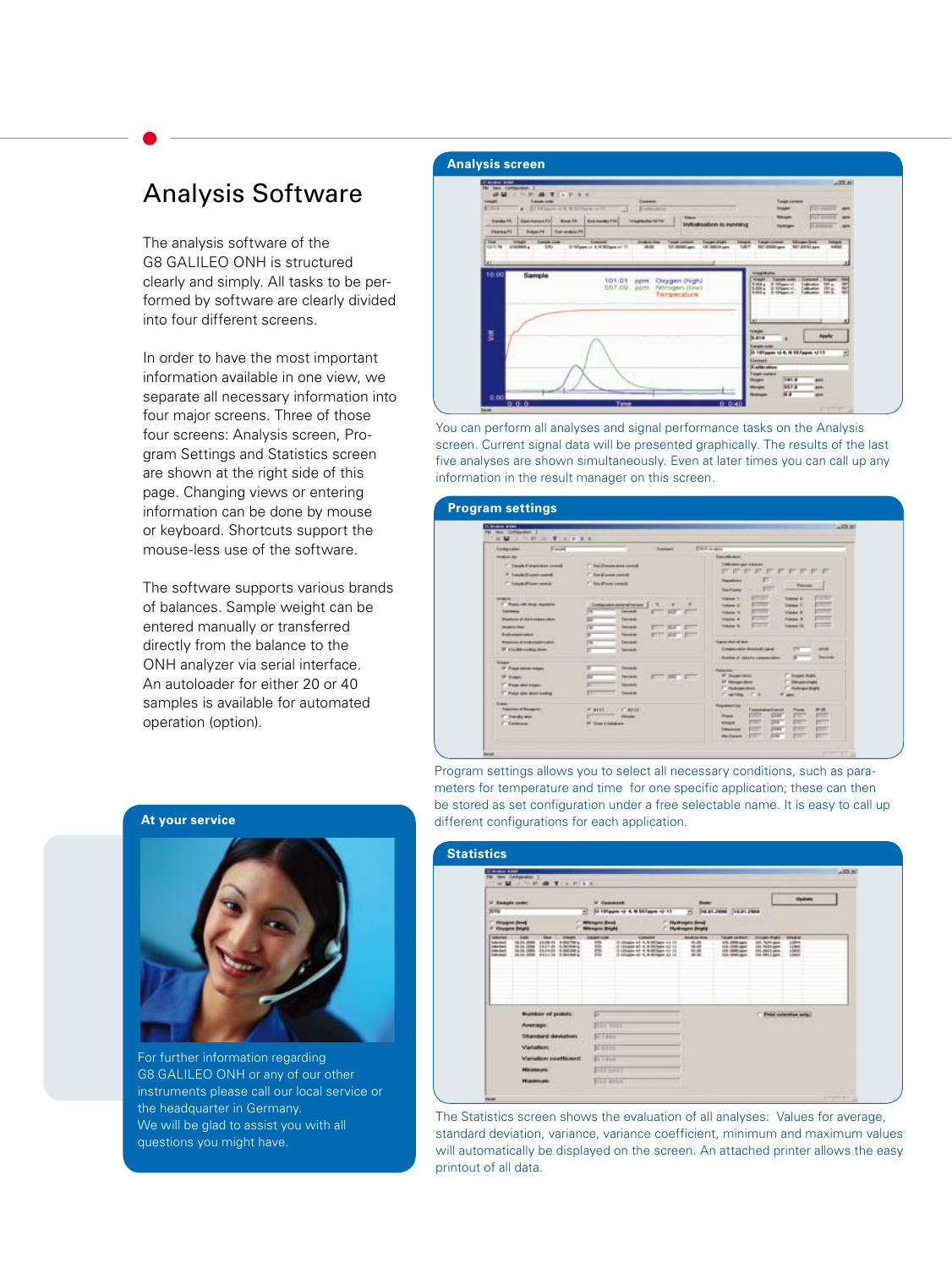# **Your Benefits**

**Working principle of the impulse furnace**





**Cleaning device for G8 GALILEO ONH**

#### **Benefits**

See how your investment in G8 GALILEO ONH will quickly pay back:

- No blank values of additives
- **Less contamination** of dust in the furnace
- Simple to use, due to comprehensive software package, including program settings, statistics and calibration
- Reduced operating expenses
- Reproducible conditions of analysis
- Cost-saving maintenance
- Easy upgrade to automation
- **Substantial time** saving
- Different configuration settings for various applications, storable and accessible

#### **Working Principle**

Fusion extraction is achieved in a graphite crucible. The analysis is controlled either by temperature, current or power. The temperature is constantly measured by an inertia and contact-free optical sensor, assuring the accurate control of sample temperature throughout the analysis.

Oxygen and Nitrogen analysis is widely used in the steel industry, where small amounts of these elements can significantly affect product characteristics. Maintaining determining elements for the quality of steel within production tolerances requires rapid and accurate Oxygen and Nitrogen analysis. Hydrogen has a severely negative influence on all mechanical properties of steel, especially due to pore formation and hot fracture sensitivity and is therefore removed by out-gassing, vacuum melting or vacuum casting.

Hot extraction for the determination of diffusible Hydrogen takes place in an external furnace with a quartz tube.

Of course the G8 GALILEO is also available as single-element analyzer or in other element configurations.

#### **Impulse furnace**

The design of the sample port allows the analysis of pieces, chips and drillings without additives. The built-in optical pyrometer measures and regulates the real temperature of the crucible, maintaining constant analysis conditions during the analysis cycle.

**Different types of crucibles**

#### **Cleaning system and automatic crucible loading system**

An integrated cleaning system for the impulse Furnace, as well as an automatic crucible loader, is available as an option.

#### **Crucibles**

Different combinations of crucible carriers and crucibles permit simple adaptation for different applications.

#### **Our Service to you**

We would be pleased to examine your samples in our applications laboratory. We invite you to convince yourself in person of the high performance of our advanced technology analyzers. Just call us and make an appointment for a demonstration in one of our facilities.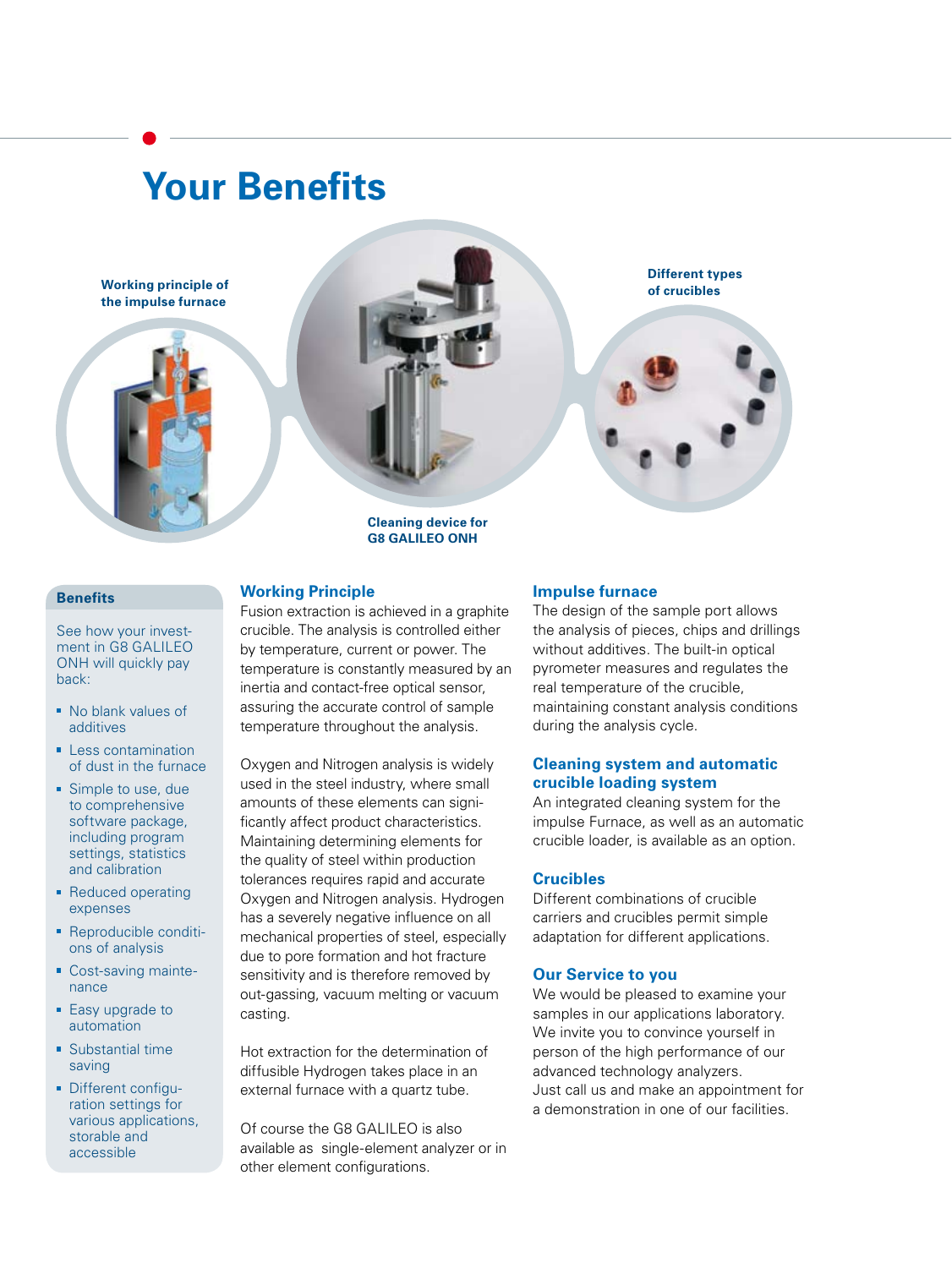### Gas flow diagram

#### **The carrier gas**

The carrier gas ( Helium, Nitrogen or Argon ) is guided into the selected furnace passing through pre-cleaning reagents and adjustable flow meters with automatic changeover from one carrier gas to the other. Using the integrated impulse furnace, the sample is melted and Oxygen,

as well as Nitrogen (or Hydrogen), is analyzed simultaneously. The analysis temperature is entered via keyboard and regulated automatically. Temperatures can reach up to 2500°C. The optical pyrometer allows an optimized regulation of temperature during melting process and analysis. Alternatively, other furnace controls, such as current control or power control are available for heating the crucible.

| <b>G8 GALILEO ONH - Applications</b> |               |         |  |  |  |
|--------------------------------------|---------------|---------|--|--|--|
| <b>Material</b>                      | O+N           | н       |  |  |  |
| <b>Metals</b>                        |               |         |  |  |  |
| Steel, Cast Iron                     |               |         |  |  |  |
| Pig Iron                             |               |         |  |  |  |
| Alloys                               |               |         |  |  |  |
| <b>Non Ferrous-Metals</b>            | <b></b>       | <b></b> |  |  |  |
| Aluminium                            |               |         |  |  |  |
| Titanium, Ti-Alloys                  |               |         |  |  |  |
| Zirconium, Zr-Alloys                 |               |         |  |  |  |
| <b>Welding seams</b>                 |               |         |  |  |  |
| <b>Minerals</b>                      |               |         |  |  |  |
| Ores                                 |               |         |  |  |  |
| Ceramics                             | $\bullet$     |         |  |  |  |
| Glass                                |               |         |  |  |  |
| <b>Inorganic compounds</b>           |               |         |  |  |  |
| <b>Salts</b>                         |               |         |  |  |  |
| Oxides                               | <b>.</b><br>• |         |  |  |  |
| <b>Nitrides</b>                      |               |         |  |  |  |
| <b>Other Materials</b>               |               |         |  |  |  |
| <b>Welding additives</b>             |               |         |  |  |  |

The listed applications are standard applications. Over the years, we have developed many methods for specific customer requirements in our application laboratory. We are pleased to offer you our support. Furthermore, new applications are constantly developed in co-operation with our customers. Due to modular structuring, software adaptations and instrument modifications are possible depending on customers' requests.



The G8 GALILEO can be easily converted by software from the simultaneous analysis of Oxygen and Nitrogen to the determination of Hydrogen, and this within the shortest time. As an option, an external furnace for determination of diffusible Hydrogen can be connected.

Different models of external furnaces are available depending on different applications. Thus samples up to a diameter of 29 mm (1.1") and a length of 100 mm (4") can be analyzed using the infrared furnace. This is of particular importance to the examination of welding seams according to EN ISO 3690. As standard samples for calibration of most of the Hydrogen analysis are not recommendable, a calibration can be performed using the integrated gas calibration unit (option). Either pure Hydrogen gas or a Hydrogen generator can be used.

#### **The detection system**

The detection system consists of a selective measuring and sensitive Infrared – CO – Detector for Oxygen and a precise thermo-stabilized thermal conductivity cell for Nitrogen or Hydrogen, which automatically adjust their base signal during measuring time-out. The automatic selection of the measuring range assures that the optimal signal will always be evaluated. All interfering components are filtered by reagents prior to reaching the detector systems. An optimized nozzle always maintains the flow of the carrier gas on a stable level.